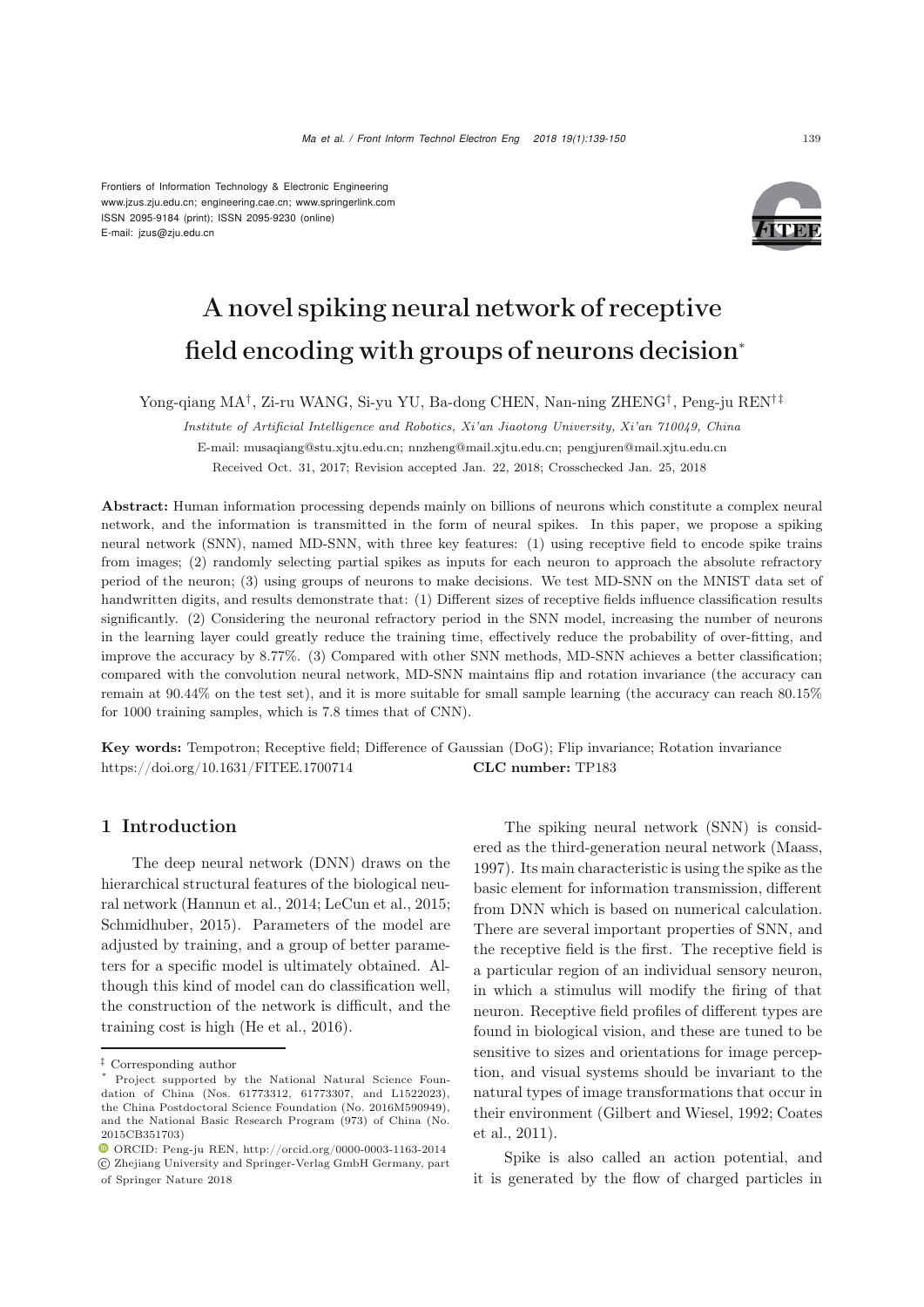biological neurons. These are discrete events that take place at points in time, rather than continuous values [\(Thorpe et al.](#page-11-2), [2001\)](#page-11-2). When the external signal produces a stimulus, the signal will be encoded in the form of spike trains and transmitted inside the biological neural network. The neuron receives the spike signals from others through the synapses and accumulates different potentials according to different strengths of the connections. This will raise the membrane potential of the neuron. When the accumulated potential reaches a certain threshold, the neuron will fire a spike through the axon to release potential and then the spike will pass through the synapse to reach other neurons. The fired neuron comes into an absolute refractory period, during which the potential of the neuron will sharply drop to a low value and the neuron becomes responseless to input spikes, until its potential recovers to a stable value.

The neurons have different initial weights of synapses when the network is built. Different synaptic weights will generate different models. Not every neuron can give the correct output in all models. Thus, using more groups of neurons can improve the accuracy of the model [\(Yu et al.](#page-11-3), [2014](#page-11-3)). An MD-SNN model creates more spike trains by one image, which is more suitable for more groups of neurons to make a decision. A similar structure of SNN has already been used for fMRI data, leading to a satisfactory result [\(Ma et al.](#page-11-4), [2017](#page-11-4)).

These properties are crucial for biological neural networks and need to be considered altogether. However, researchers always overlook one or many of them. As far as we know, this is the first study in which the receptive field, the refractory period of the neuron, and group-neuron decision are considered simultaneously in constructing the SNN model. Specifically, in our SNN model, the images are encoded to the spike trains by a receptive field model in view of signal processing and a biological vision nerve model, respectively. These spike trains will be inputted into the biological neurons for analysis. Then we apply a random selection strategy for spikes to simulate the absolute refractory period [\(Yeomans](#page-11-5), [1979](#page-11-5); [Berry and Meister](#page-10-5), [1998\)](#page-10-5) of the real neuron. Because the neuron does not receive the spikes during the absolute refractory period, an individual neuron does not have to handle all the information. The proposed SNN model also uses numbers of neurons

to deal with information jointly. The strategy is using multiple groups of neurons to make a common decision, and each neuron just receives part of the selected contents of the encoded images. This strategy further ensures that, even if each neuron receives only partial input of spikes, all the information of the image is still fully used. This also reduces the burden of each neuron in processing information in the hidden layer.

# 2 Spiking neural model

SNN is a more biologically relevant neuromorphic model, and it conveys information through spike trains rat[her](#page-10-6) [than](#page-10-6) [numerical](#page-10-6) [values](#page-10-6) [\(](#page-10-6)Ghosh Dastidar and Adeli, [2007\)](#page-10-6). The neural model used in the traditional neural network is based on numerical calculation and is implemented using the computational platform of von Neumann architecture. The advantages of numerical calculation depend on its high efficiency and accuracy. The biological neuron does not distinguish between the operation and storage very clearly, so the information transmission and storage are closely related with synaptic connection changes. The brain works in an event-driven way, and it can save more resources than synchronous clock operations.

In recent years, different types of bionic spiking [neural](#page-11-6) [models](#page-11-6) [have](#page-11-6) [been](#page-11-6) [proposed](#page-11-6) [\(](#page-11-6)Masquelier et al., [2009](#page-11-6); [Ponulak and Kasiński, 2010;](#page-11-7) [Wade et al.](#page-11-8), [2010](#page-11-8)), such [as](#page-10-7) [the](#page-10-7) [Hodgkin-Huxley](#page-10-7) [model](#page-10-7) [\(](#page-10-7)Hodgkin and Huxley, [1952\)](#page-10-7) and the later developed integrateand-fire model (IF) [\(Brette and Gerstner](#page-10-8), [2005\)](#page-10-8), resonate-and-fire model [\(Izhikevich](#page-10-9), [2001](#page-10-9)), Izhikevich (IM) model [\(Izhikevich](#page-10-10), [2003\)](#page-10-10), and other spiking neural models. The calculation equation for the IF model is simpler and easier to solve [\(Izhikevich](#page-10-11), [2004](#page-10-11)). Therefore, in this study, we select the IF model as the neural model to simulate the spiking distribution of neurons to analyze the performance of our constructed network structure. The simplest dynamic equation of the IF model can be described by the following expression:

$$
\tau_{\rm m} \frac{\mathrm{d}v}{\mathrm{d}t} = -v(t) + RI(t),\tag{1}
$$

where  $\tau_{\rm m}$  represents the constant membrane time, which depends on the membrane resistance and capacitance of the neuron,  $v(t)$  represents the membrane potential of the neuron at time  $t, R$  is the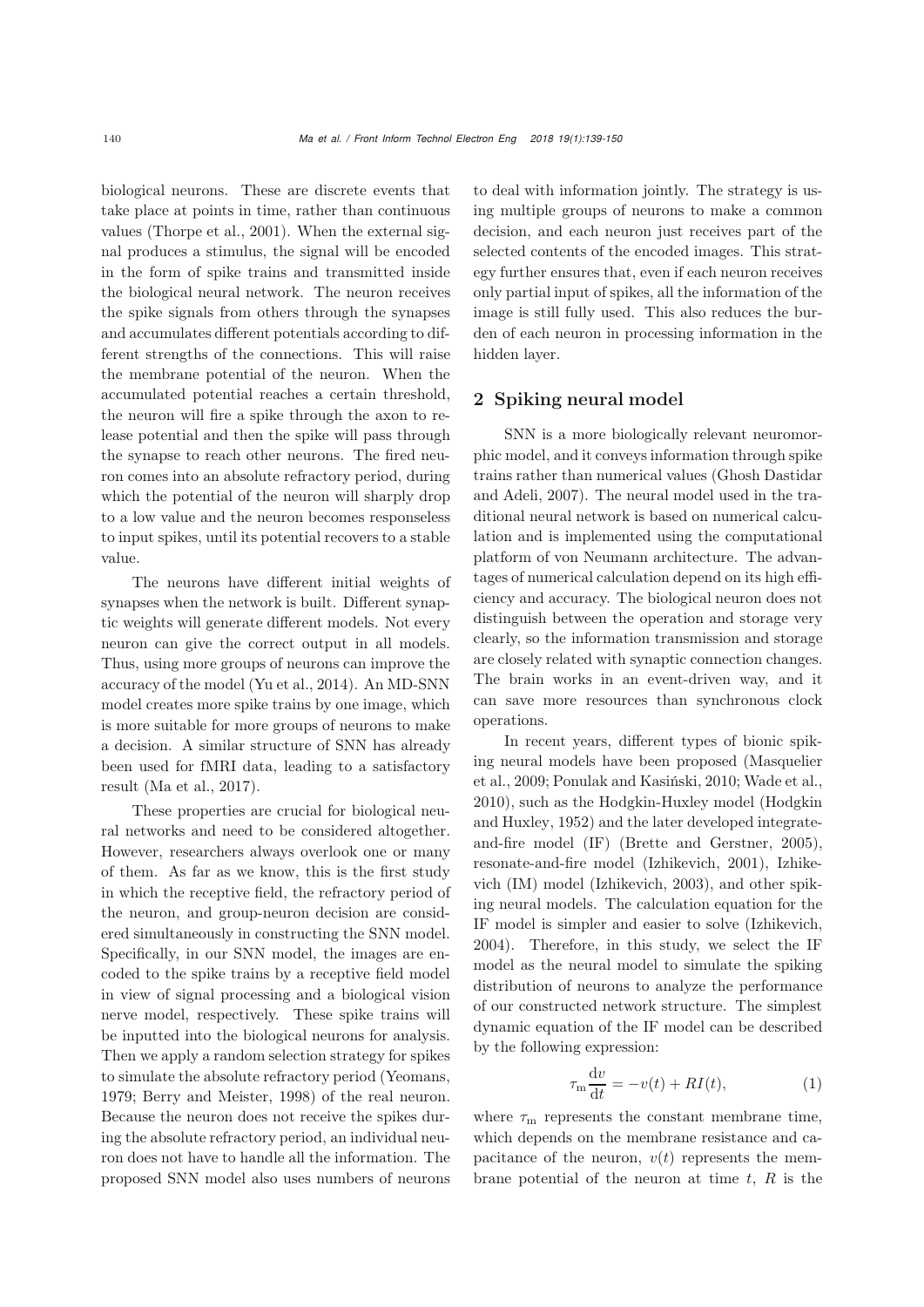membrane resistance of the neuron, and  $I(t)$  represents the amount of current that is transmitted to the neuron by synapses at time t. When  $v(t)$  reaches a definite neural firing threshold  $V_{th}$ , the neuron will release the voltage by firing a spike, and the spike will be delivered to other neurons through the synapses. The membrane potential of the neuron which fires the spike is rapidly reduced to a lower value  $V_{\text{rest}}$ . Here,  $V_{\text{rest}}$  is called the residual potential. After firing the spike, the membrane potential of the neuron needs a short period to recover from the low value  $V_{\text{rest}}$  to a steady state. During this time, the neuron will no longer respond to any other input spike or fire spike. This phenomenon is called the absolute refractory period and is also present in biological neurons.

#### 2.1 Tempotron neural model

Th[e](#page-10-12) [Tempotron](#page-10-12) [neural](#page-10-12) [model](#page-10-12) [\(](#page-10-12)Gütig and Sompolinsky, [2006\)](#page-10-12), a typical IF neural model, has already been used in some SNNs and proved effective in image classification. The network structure established in this study will be applied to the image classification problem eventually, where the membrane potential of a neuron is determined by the input potential of all presynaptic potentials connected to it, and its synaptic weights are calculated as follows:

$$
V(t) = \sum_{i} \omega_i \sum_{t_i} K(t - t_i) + V_{\text{rest}}, \qquad (2)
$$

where  $i$  is the input spike from the  $i<sup>th</sup>$  synaptic connection,  $\omega_i$  and  $t_i$  represent the weight of the synaptic connection and the time of inputting the spike, respectively,  $t$  is the current time, the calculation of the membrane potential of the neuron at the present time is considered only when  $t_i < t$ ,  $V_{\text{rest}}$  indicates the remaining membrane potential of the neuron at the present time,  $K$  represents a normalized postsynaptic potential (PSP) calculation of the kernel function, and we have

$$
K(t - t_i) = V_0(\exp(\frac{-(t - t_i)}{\tau_m}) - \exp(\frac{-(t - t_i)}{\tau_s})),
$$
\n(3)

where  $\tau_{\rm m}$  and  $\tau_{\rm s}$  represent the decay time constants of the membrane integration current and the synaptic current, respectively. There is a fixed proportion of the relationship between  $\tau_{m}$  and  $\tau_{s}$ . In general,  $\tau_{\rm m} = 4\tau_{\rm s}$ , and we choose  $\tau_{\rm m} = 20$  ms for all the experiments.  $V_0$  is the normalized constant of the

kernel function. This ensures that the peak amplitudes of all the spikes through the synaptic inputs are consistent.

According to the calculation formula of the membrane potential kernel function of the Tempotron neuron model, the variation tendency of a spike can be described as the potential intensity rising from  $V_{\text{rest}}$  to  $V_{\text{th}}$  and then gradually decaying and tending to  $V_{\text{rest}}$  after the generation of a spike. The spike will be fired when the potential of the neuron reaches  $V_{\text{th}}$ . However, the transmission of the spikes relates not only to the time when it was generated, but also to the connection strength of the synapse, and the different synaptic weights make the incoming spikes express different meanings. When the synaptic weight  $\omega_i$  is positive, the presynaptic potential produces a long-term potentiation (LTP); when  $\omega_i$  is negative, the presynaptic potential exerts a long-term depression (LTD) effect [\(Bi and Poo](#page-10-13), [2001](#page-10-13); [Legenstein et al.](#page-11-9), [2006\)](#page-11-9). The final postsynaptic potential (PSP) will be determined by the combined effect of LTP and LTD on all synaptic membranes attached to it.

## 2.2 Learning rule

Receiving and generating spikes are the basic functions of the neuron model, and the change of interconnected synaptic weights between neurons is a key factor in determining whether the network can work effectively. The synaptic weights are determined by the structure of the network, the characteristics of the neurons themselves, and the results of the desired output. The network model established in this study adopts a clear hierarchical structure. The definition of the Tempotron neuron model limits the maximum number of spikes to be fired. The Tempotron neuron can fire just once only during the time window [\(Gerstner and Kistler, 2002](#page-10-14)), and will remain silent after the potential is released. We will use the structured network to do image classification on the MNIST data set. So, we define the learning rules of the network according to the expected output classification results combined with the synaptic weight adjustment rules of the Tempotron neuron.

The output spike of the Tempotron neuron model fires when the membrane potential reaches the threshold, and thus a spike is generated and transmitted to the next layer of the neuron through the synaptic connection, and the potential of the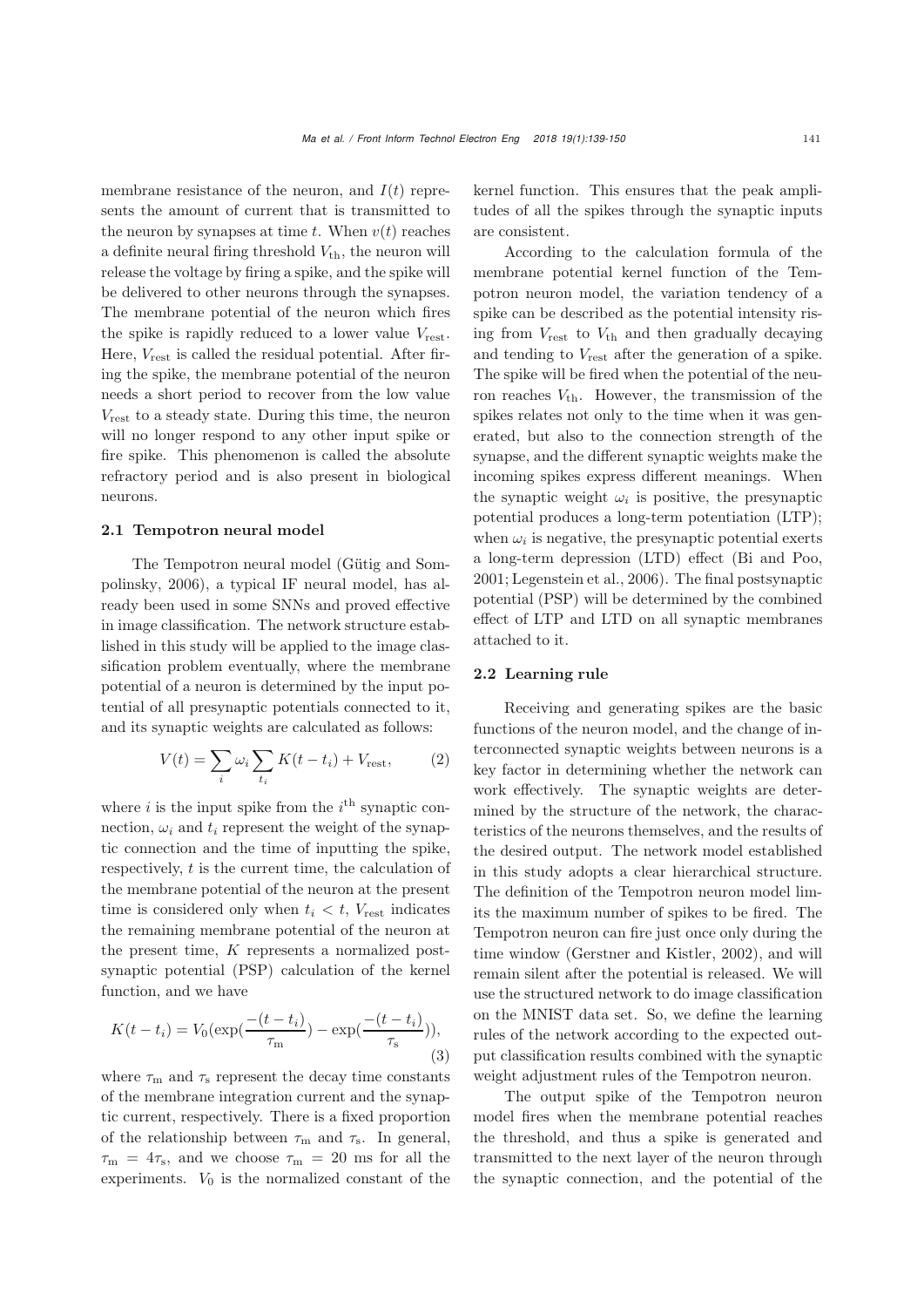Tempotron neuron drops rapidly and remains low. Then the neuron does not respond to an input signal from the presynaptic membrane during the time window. It will start to work again when the next time window comes. In other words, the Tempotron neuron model has two different output spike trains, which are one spike only and no spike, in the spike train. These two different output states can be defined as two different classification results, so each Tempotron model can be a binary classifier. The synaptic weights of the Tempotron neurons in the network are adjusted according to the comparison between its actual output and the expected output.

If the actual output is consistent with the expected output, the output is correct, and the synaptic weights do not need to be adjusted. We mark this state as R (right). If the actual output and the expected output are inconsistent, the output is wrong, and the synaptic weight needs to be adjusted. We mark this state as W (wrong). According to the learning rule of the Temptron neuron, we can use the following formula to modify the synaptic weight:

$$
\Delta \omega_i = \begin{cases}\n\lambda \sum_{t_i < t_{\text{max}}} K(t_{\text{max}} - t_i), & \text{W+ error,} \\
-\lambda \sum_{t_i < t_{\text{max}}} K(t_{\text{max}} - t_i), & \text{W- error,} \\
0, & \text{R,} \\
\end{cases}
$$
\n
$$
(4)
$$

where  $\lambda$  is the learning rate,  $t_{\text{max}}$  represents the time at which the neural membrane potential is the highest,  $t_i$  represents the  $i^{\text{th}}$  input spike, and K is the calculation of the kernel function of PSP.

There are two cases that can lead to the emergence of the W state [\(Yu et al.](#page-11-3), [2014](#page-11-3)). One is the actual output without a firing spike when it should fire, indicating that the input elements of the synaptic weights are too small to cause the potential accumulation to be sufficient for firing the spike, so the network needs to find the time of the neuron reaching the maximum potential. This is most likely to be the fire spike position, and the network needs to increase the synaptic weights to increase the potential. We define the case of modifying the weights as W+ modification. The other case is defined as W– modification when the actual output includes an unexpected spike, which means that the corresponding synaptic weights need to be reduced to keep silence.

# 3 Multiple-neuron decision spiking neural network

Generally, neural networks can be divided into thre[e](#page-11-3) [stages:](#page-11-3) [encoding,](#page-11-3) [learning,](#page-11-3) [and](#page-11-3) [readout](#page-11-3) [\(](#page-11-3)Yu et al., [2014\)](#page-11-3). The encoding stage refers to the external stimulus signal through a certain encoding mode. Results of the encoding mode will be transformed into a network, which can identify and accurately handle the results. The learning stage is the core of the network structure. This stage requires a number of training adjustments to make the parameters adapt to the requirements of the problem. This is required to obtain the expected output. The readout stage is aimed to translate the results obtained at the learning stage to information that people can understand. For example, the learning stage gives the probability distribution of each classification, and then the readout stage gives a certain classification according to the probability distribution.

The network structure proposed in this study is also divided into these three stages, each of which is described in detail as follows.

## 3.1 Encoding

In the encoding stage the input image needs to be transferred into spike trains. Here the encoding method we use is referenced from the human visual sense of the concept of the receptive field to build the model. The visual receptive field refers to the electrical response of a single nerve fiber or a single neuronal cell at a higher level of the visual pathway when a particular region of the retina is stimulated by light. This area is the receptive field of the nerve fiber or cell. The receptive field of human retinal ganglion cells is in a spatial distribution of concentric forms. [Rodieck](#page-11-10) [\(1965](#page-11-10)) proposed a mathematical model of the receptive field with antagonistic concentric circles by difference of Gaussian (DoG), which is a central mechanism of excitability and a weaker but larger inhibitory effect peripheral mechanism. These two mechanisms of mutual antagonism both have the properties of Gaussian distribution and are opposite to each other, and the central mechanism has higher peak sensitivity. The DoG model has been widely used in the computer vision field and also in encoding spike trains [\(Yu et al.](#page-11-11), [2013](#page-11-11)). The mathematical expression of the model can be defined as

$$
DoG(\overline{x}) = a_c G(\overline{x}; \delta_c) - a_s G(\overline{x}; \delta_s),
$$
 (5)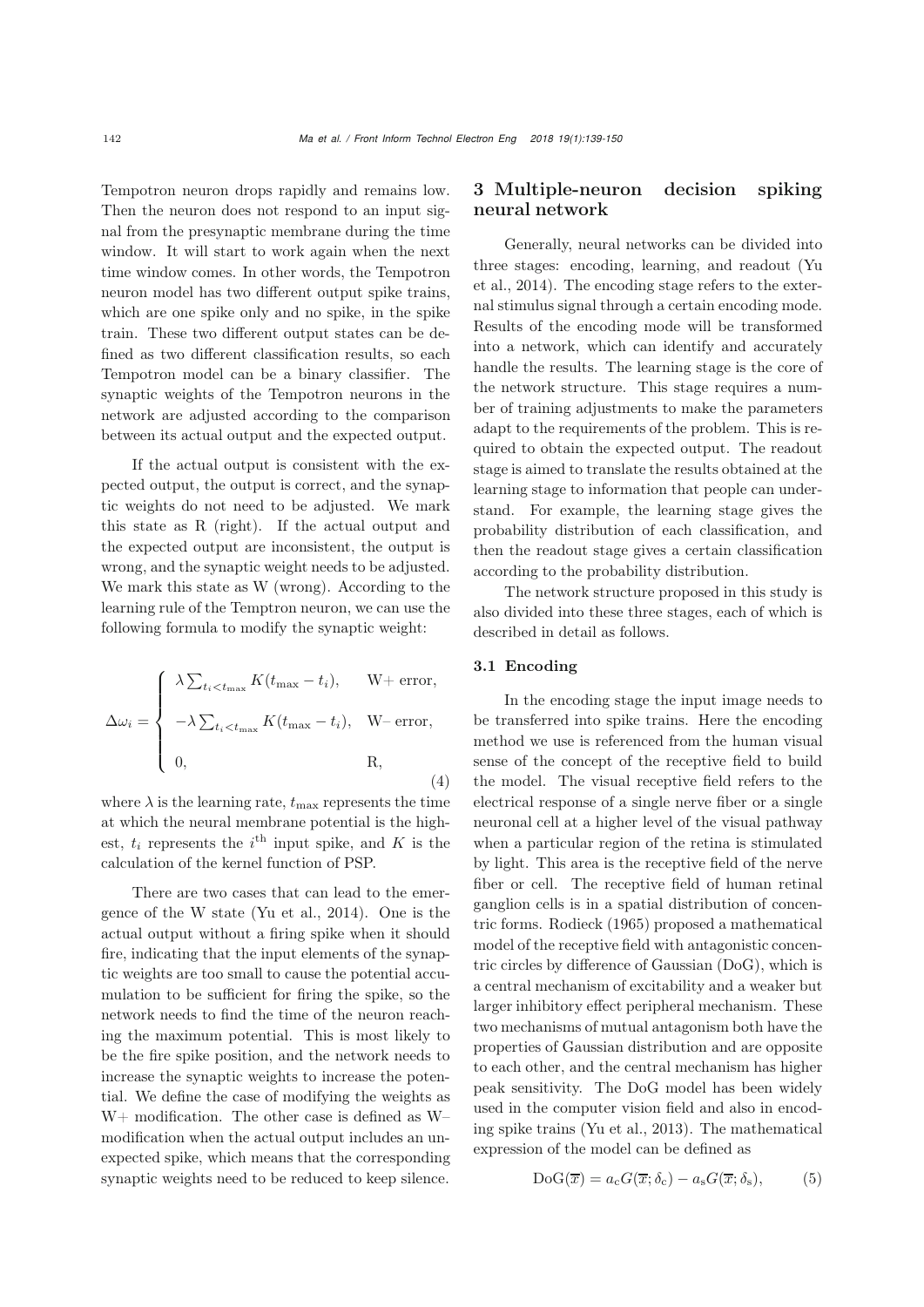where G is the two-dimensional Gaussian operator at position  $\overline{x}(x_1, x_2)$ , and the expression is

$$
G(\overline{x};\delta) = \frac{1}{2\pi\delta^2} \exp(-\frac{|\overline{x}|^2}{2\delta^2}) = \frac{1}{2\pi\delta^2} \exp(-\frac{x_1^2 + x_2^2}{2\delta^2}),
$$
\n(6)

where  $a_c$  and  $a_s$  represent the central and surrounding sensitive coefficients, respectively, and  $\delta_c$  and  $\delta_s$ represent the standard deviation of the central and surrounding Gaussian operators, respectively.



<span id="page-4-1"></span>Fig. 1 Receptive field model of DoG in encoding When choosing different sizes of vision windows, different spike trains will be generated

For different sizes of images, the DoG operator needs to choose different sizes of the  $n \times n$  convolution windows to calculate the weight of each position, and use the  $n \times n$  window to convolute the image with padding. Convolution is a biological method for encoding images [\(Hubel and Wiesel, 1962;](#page-10-15) [Fukushima](#page-10-16), [1980](#page-10-16)). Notice that there exist various operators, such as the Lapla[cian](#page-10-17) [of](#page-10-17) [Gaussian](#page-10-17) [\(LOG\)](#page-10-17) [operator](#page-10-17) [\(](#page-10-17)Burt and Adelson, [1983\)](#page-10-17), Sobel operator [\(Sobel](#page-11-12), [2014\)](#page-11-12), Prewitt operator [\(Al-Amri et al., 2010\)](#page-10-18), and Canny operator [\(Canny](#page-10-19), [1986](#page-10-19)), some of which are sensitive to orientation, intersection, etc. Table [1](#page-4-0) shows that the DoG operator is the most suitable for encoding the MNIST images using our SNN model.

Table 1 Different operators for encoding in our SNN model for MNIST dataset classification

<span id="page-4-0"></span>

| Operator     | Accuracy |  |
|--------------|----------|--|
| $_{\rm LoG}$ | 85.13%   |  |
| Sobel        | 83.68%   |  |
| Prewitt      | 83.19%   |  |
| Canny        | 83.65%   |  |
| DoG          | 90.44\%  |  |

From the calculation, the time at which the spike is generated on the time axis can be determined. The higher value of the calculation result generates the spike in the forward of the time axis, which means that the response intensity is higher for the stronger stimulus. The lower value will generate the spike in the backward. As shown in Fig. [1,](#page-4-1) for the same MNIST image, different sizes of vision windows will encode different sequences of spike trains. Each image corresponds to a spike train with a time length of  $t_{\text{window}}$ ; that is, the time window length during image encoding is fixed at  $t_{\text{window}}$ . The spike train (ST) of an image is generated as

$$
ST = \bigcup_{i=1}^{t_{\text{window}}} \delta(t_i),\tag{7}
$$

where  $\delta(t_i)$  is the impulse function, and  $t_i$  is any time in the time window. The proposed encoding method for the MNIST data set can be illustrated by Fig. [2.](#page-5-0)

## 3.2 Learning

The learning stage is the core of the entire network. If the size of a picture is  $l \times m$ , the convolution encoded with padding by a DoG operator of an  $n \times n$ vision window will obtain a spike train with  $l \times m$ spikes on a fixed time window  $t_{\text{window}}$ . The training set will be used to adjust the synaptic weights in the network until the output accuracy converges to a stable result.

In this study, the network structure for the learning stage adopts the scheme of multiple groups of neurons to make a decision, which we call a multiple-neuron decision spiking neural network (MD-SNN). The analysis of the characteristics of the spike trains is more comprehensive, and the accuracy of the classification is improved.

The concrete structure can be described as follows:

Choosing  $r$  groups of spikes by randomly selecting spikes from the whole spike train set to make up  $r$  spike trains. From experiments we find that the  $r$ should not be greater than 20. Because more groups of neurons have been used, more computing time is needed, and the results have no significant change when  $r$  [is](#page-11-4) [larger](#page-11-4) [than](#page-11-4) [20](#page-11-4) [\(Dasgupta et al.](#page-10-20)[,](#page-11-4) [2017](#page-10-20)[;](#page-11-4) Ma et al., [2017\)](#page-11-4). Each spike train contains some of the spikes; that is,  $p \times 100\%$   $(0 \lt p \lt 1)$  of the spikes are randomly selected from the original spike train to form a new spike train. The selected spikes are discrete. The sub-spike trains  $(ST_{sub})$  are generated by dot product between the original spike train and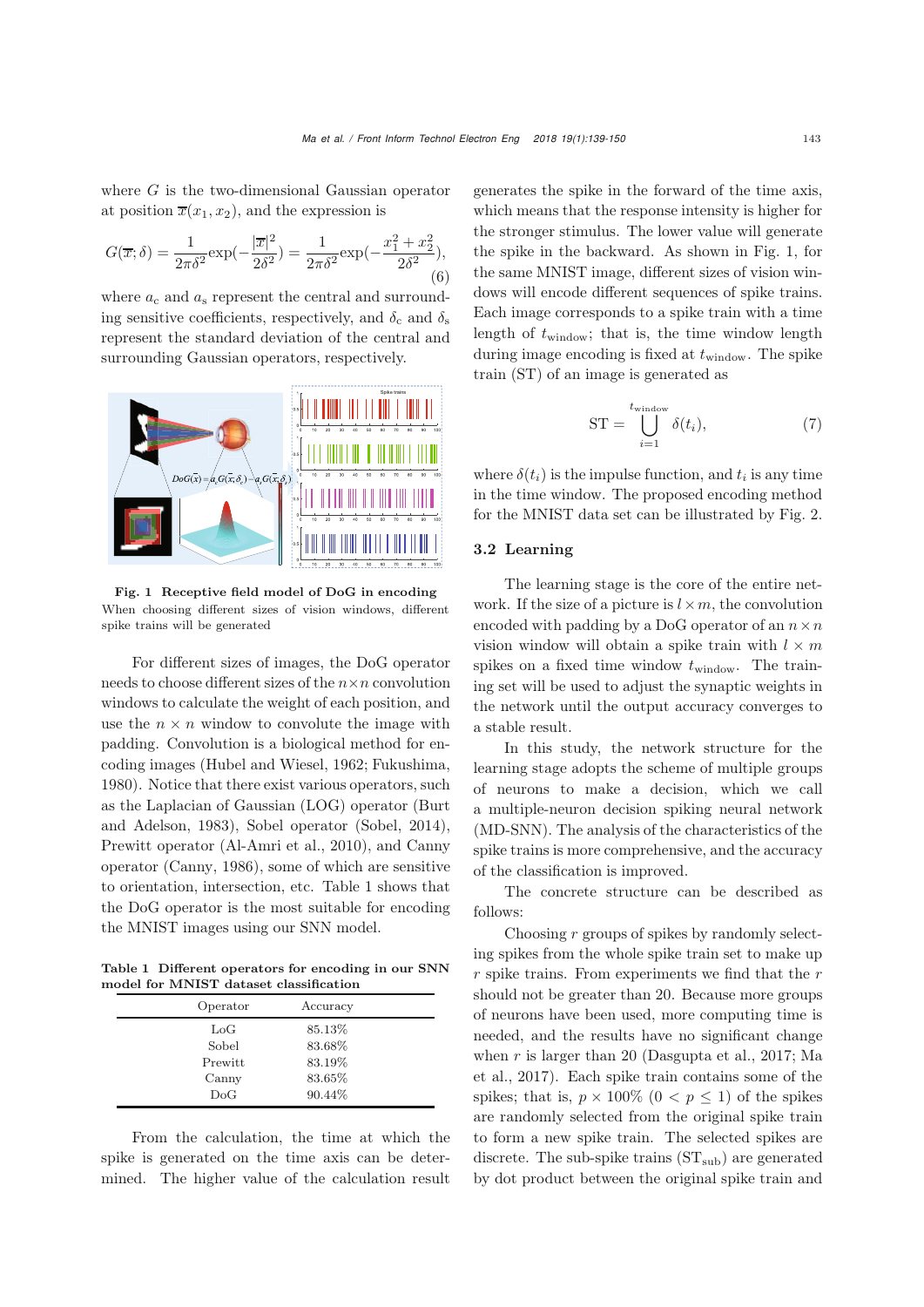

Fig. 2 The encoding process of MNIST with a receptive field of DoG A 28  $\times$  28 picture of MNIST is convoluted with padding by an  $n \times n$  vision window generated by the DoG model, and then the pixels of the convolution image are mapped to a fixed time window to compose a spike train including  $28 \times 28$  spikes

a random binary vector, with  $p = 1$ ; i.e.,

<span id="page-5-0"></span>
$$
ST_{sub} = ST \cdot \boldsymbol{v},\tag{8}
$$

where  $v$  is the random binary vector. The spikes come from the convolution by an  $n \times n$  vision window, which is a DoG receptive field, so each spike can describe part of the image. Even if  $p$  is very small, patterns would not be changed significantly. The smaller  $p$  is, the less computing time is needed. The experimental results show that the complete spike train is basically equivalent to the spike train containing only part of the spikes after Tempotron training, or even part of spikes can train a better model for some value of  $p$ . It means that much information in the spike train is redundant for the Tempotron model and is not used efficiently. Therefore, we use a random selection method to generate multiple sets of spike trains. More spike trains can be used for training to obtain more features. Here we use  $p \times 784$ spikes of the whole spike train for an MNIST image, since an MNIST image can be encoded to a spike train that includes 784 spikes.

The r groups of spike trains are used as inputs to be transmitted into  $r \times s$  Tempotron neurons, where s represents the number of categories; i.e., there are  $r$  groups and each group includes  $s$  Tempotron neurons. One group of the neurons receives one type of randomly selected spike train from the encoding stage. For each category, there are r Tempotron neurons being used to make a decision. When the neuron fires a spike, it means that the input image belongs to the category of this neuron. No spike firing means that the input image does not belong to this class. In the training phase, the output needs to be compared with the actual type: if they are consistent, the synaptic weights do not need to be modified; if they are not consistent, the network needs to adjust the synaptic weights following the rules. These were described in the previous section.

The outputs of the  $r \times s$  Tempotron neurons correspond to the s classification results. Each class includes r outputs for each image. The r results of outputs are input into s neurons, which are used for counting the number of spikes which are fired from the Tempotron neurons in each category. In some other SNN structures multiple neurons are used to make a decision. However, most methods use more than one neuron to make one decision [\(Dora et al.](#page-10-21), [2016](#page-10-21), [2017\)](#page-10-22). In the proposed MD-SNN, each neuron can give a definite result. In the readout stage all these results are used to compute the probability of each category for an image. The image will belong to the highest probability category.

Fig. [3](#page-6-0) illustrates the groups of neurons in the learning phase of MD-SNN on the MNIST dataset. There are  $r$  input neurons, which send sub-spike trains to  $r \times s$  Tempotron neurons, with s representing the number of categories.

#### 3.3 Readout

The readout stage gives the final classification results that depend on the statistical results from the learning stage. We define that the image belongs to the category in which the number of fired Tempotron neurons is the largest. When there is only one category which has the largest number of fired Tempotron neurons, the input picture belongs to this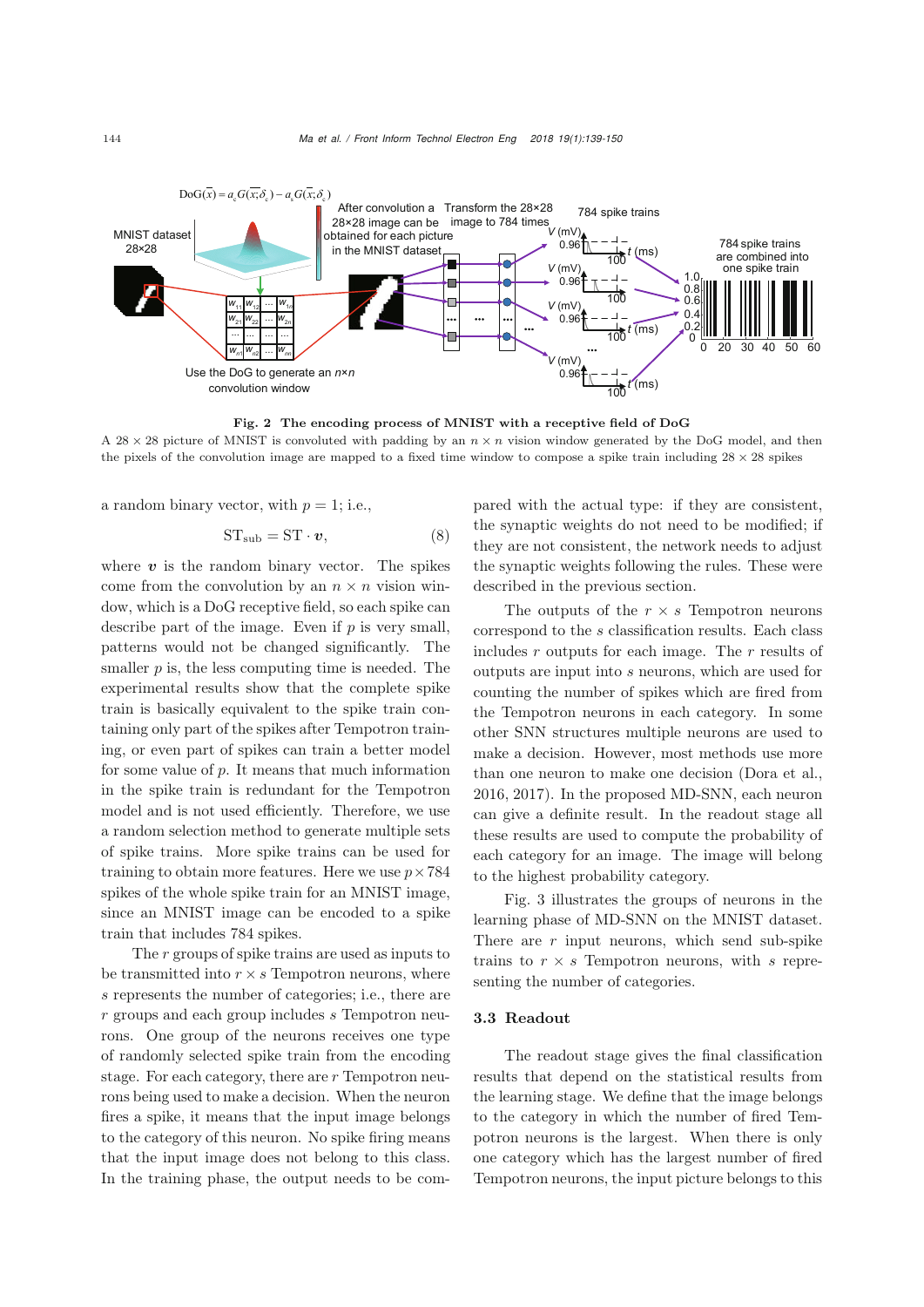

<span id="page-6-0"></span>Fig. 3 A group of neurons in the learning phase of MD-SNN on the MNIST dataset

The images of MNIST are first encoded into spike trains (in blue), and then several sub-spike trains (in red) are generated by randomly selecting ratio *p* from the original spike trains. The randomly selected spike trains will be inputted into 10 Tempotron neurons, which represent 10 classes of handwritten digits

category; if the same number of fired Tempotron neurons are outputted, the input picture is considered to belong to the first category. The readout stage is shown in Fig. [4.](#page-6-1)



<span id="page-6-1"></span>Fig. 4 The readout stage at which the outputs of multiple groups of neurons are counted

The classification result is given based on the statistic result. The input image belongs to the class where the neuron has the largest count number

# 4 Performance of MD-SNN

We tested the proposed MD-SNN structure on the handwritten digital MNIST dataset and obtained 90.44% accuracy in classification.

The MNIST dataset contains two parts, the

training set and the test set. The training set contains 60 000 handwritten pictures. There are 10 000 pictures in the test set. Each picture is a grayscale image with  $28 \times 28$  pixels and represents a handwritten digit from 0 to 9, and the probability of occurrence of each digit is the same. In our method, first, the images are encoded by the  $n \times n$  ( $n = 1, 3, 5, 7, 9$ ) vision window, and the weights in the vision window are calculated by the DoG operator. After the convolution with padding, we can obtain the encoding results with the same size of original images. Normalizing each picture, a spike train that contains 784 spikes corresponding to a time window of 100 ms will be generated. Twenty randomly selected spike trains, which include the sp (sp =  $784 \times p$ ) spikes, are created by the generated spike train. These randomly selected spike trains are the inputs for Tempotron neurons. Here we choose  $p$  from 0.1 to 1 and the step size is 0.1. There are 10 digits that need to be divided into 10 classes, and 20 groups of spike trains are generated by a random sequence of selected spikes. Therefore, 200 Tempotron neurons are required to form an MD-SNN for the MNIST dataset. The number of output neurons which are used to count the output spikes is the same as the number of classes.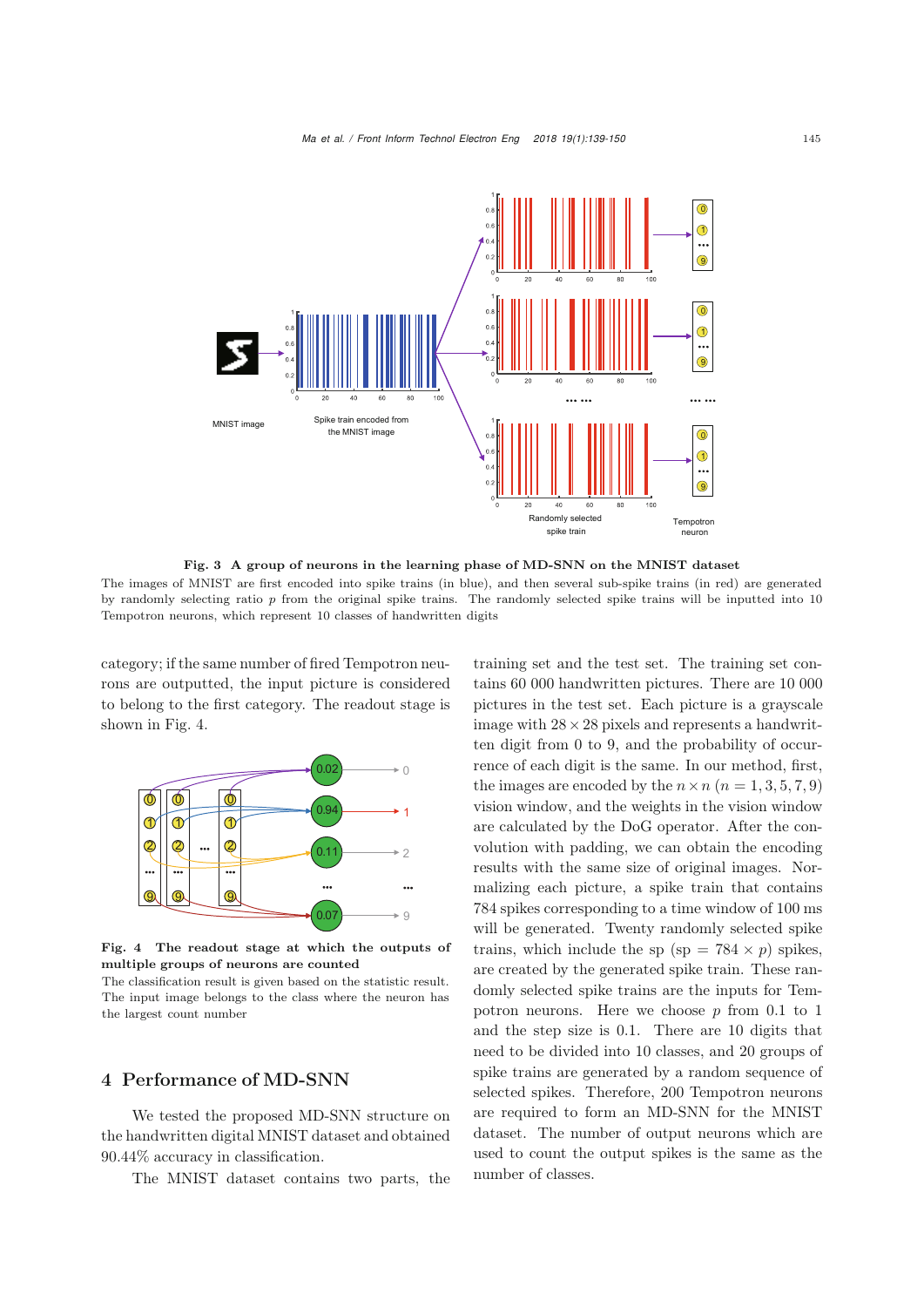Twenty iterations are performed on the training set. The initial weights of the synaptic connections are positive numbers less than  $10^{-5}$ . The threshold of the neuron is  $V_{\text{rest}} = 0.96$ , and the initial value of the learning rate is set as  $\lambda = 0.0005$ . As the number of iterations increases, the learning rate decreases. The formula is as follows:

$$
\lambda_{i+1} = \lambda_1 \sqrt{\frac{1}{n_i}}\tag{9}
$$

where  $n_i$  represents the number of iterations.

Figs. [5](#page-7-0) and [6](#page-7-1) show the accuracy of training results and test results with vision windows of different sizes and different randomly selected spike ratios of the whole spike train, respectively. To keep the fea-



<span id="page-7-0"></span>Fig. 5 The accuracy of training results with vision windows of different sizes *n* and different ratios *p* of randomly selected spikes of MD-SNN on MNIST



<span id="page-7-1"></span>Fig. 6 The accuracy of test results with vision windows of different sizes *n* and different ratios *p* of randomly selected spikes of MD-SNN on MNIST

tures of patterns, we have tested different sizes of convolution windows  $(n = 1, 3, 5, 7, 9)$ . From the results, it can be seen that  $n = 7$  is the most proper size. It is large enough for extracting and keeping the features of MNIST images. When  $p$  is too small, the sub-spike trains would not represent the patterns completely. However, the larger  $p$  value may make the sub-spike trains contain more features of patterns, which makes learning hard.  $p = 0.4$  is the best ratio of spikes selected for MNIST images. When  $n = 7$  and  $p = 0.4$ , the model obtains the best accuracy of 90.49% on the training set, and the accuracy of the test set is 90.44%.

### 4.1 Comparison with other SNNs

The proposed MD-SNN structure achieves better classification performance on the MNIST dataset than many previous methods, as can be seen from Table [2.](#page-7-2) In MD-SNN, more features of spike trains are used to do classification, and multiple neurons, the number of which is the same as that of other structures, are used to make a decision. The strategy of the proposed structure can help SNN improve the performance.

<span id="page-7-2"></span>Table 2 Comparison between different SNNs on MNIST dataset classification

| Structure                 | Unsupervised/Supervised Accuracy |         |  |
|---------------------------|----------------------------------|---------|--|
| Minimal SNN               | Supervised                       | 75.93%  |  |
| (Tavanaei and Maida,      |                                  |         |  |
| 2015)                     |                                  |         |  |
| Spiking RBM               | Supervised                       | 89.00%  |  |
| (Merolla et al., $2011$ ) |                                  |         |  |
| Dendritic neurons         | Supervised                       | 90.30%  |  |
| (Hussain et al., $2014$ ) |                                  |         |  |
| MD-SNN                    | Supervised                       | 90.44\% |  |
| (our method)              |                                  |         |  |
|                           |                                  |         |  |

## 4.2 Comparison with CNN

In this study, a general CNN structure for classifying the MNIST dataset is selected to compare with our proposed MD-SNN structure (Table [3\)](#page-8-0). The CNN structure consists of four layers: a convolution layer, a pooling layer and two full connection layers.

Table [3](#page-8-0) shows that although the classification accuracy of the MD-SNN structure is less than that of the CNN structure on the MNIST dataset currently, the numbers of neurons and layers are smaller, and the calculation method is simpler. According to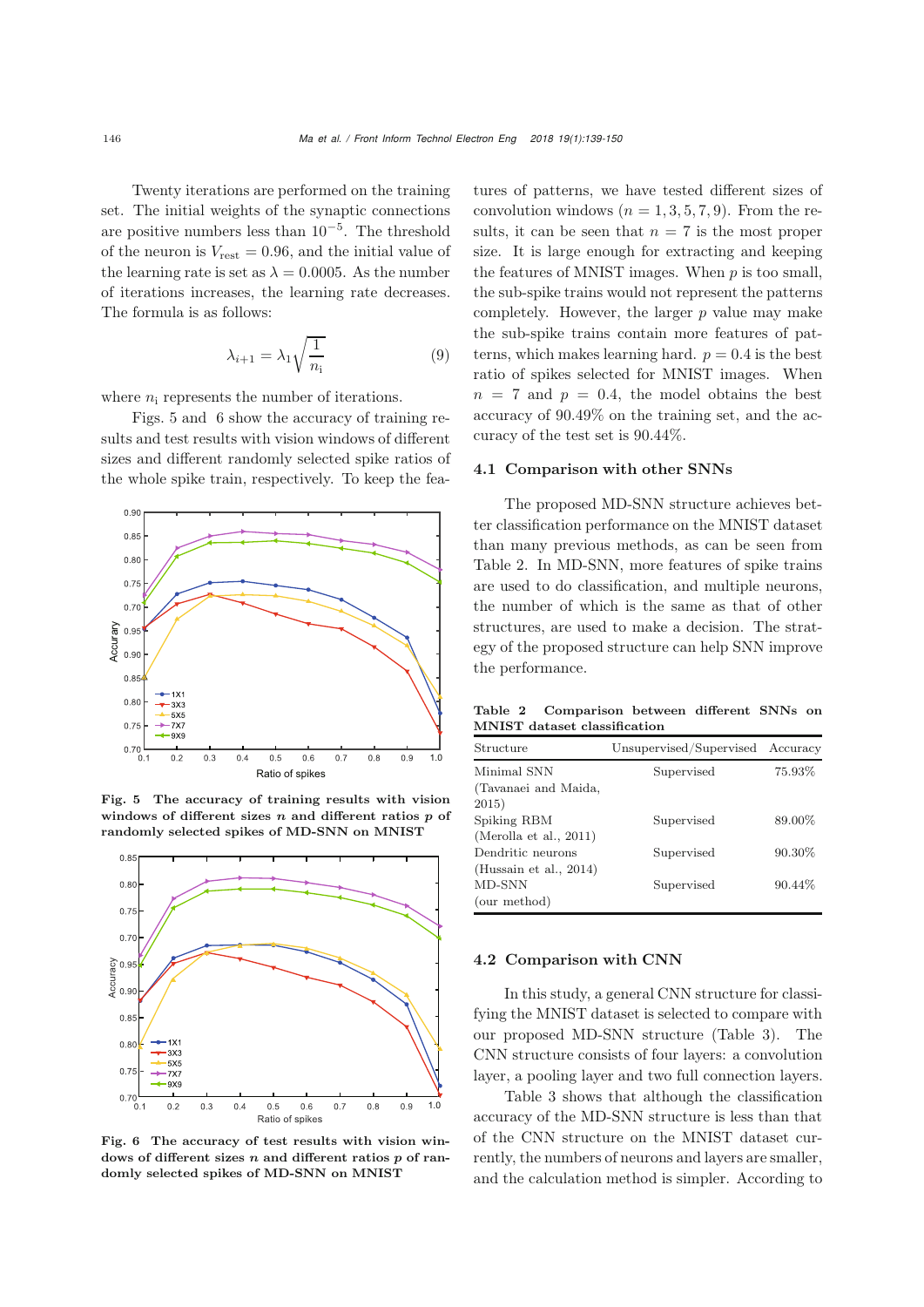Table 3 Comparison of structure and accuracy between MD-SNN and CNN

<span id="page-8-0"></span>

| Network feature   | Value   |        |  |
|-------------------|---------|--------|--|
|                   | MD-SNN  | CNN    |  |
| Number of layers  | 3       |        |  |
| Number of neurons | 210     | 7210   |  |
| Test accuracy     | 90.44\% | 98.19% |  |

the comparison between the input spikes and neural membrane potential threshold, the spiking neuron gives the output spike train. It is easier to achieve and consumes less hardware resource.

The basic idea of SNN synaptic weight calculation is based on the difference between the actual output spike train and the expected output spike train, which is used to make adjustments. Since the SNN information is transmitted by the spike trains, the comparison between the spike trains and the adjustment of synaptic weights is quite different from the numerical calculation of the network structure. The traditional back-propagation method cannot be effectively applied. Therefore, how to construct the multi-layer SNN structure is still an open problem. The features extracted by the single-layer network are very limited. If using a single neuron to judge the output, the training accuracy of SNN under the same parameters with a  $7 \times 7$  vision window can reach only 82.59% on the MNIST dataset, and the test accuracy is 81.67%. Although there is only one layer of hidden neurons of the MD-SNN structure, we can improve the feature extraction ability of the network by increasing the number of single-layer neurons. Experiments show that increasing the monolayer neurons can lead to extraction of more image features to improve the final classification accuracy.

#### 4.3 Flip invariance and rotation invariance

In the real world, objects can appear at any position and any angle in an image. Sometimes things may flip up and down, flip left and right, or even rotate in a picture. However, we can still recognize what the flipped or rotated images represent; for example, no matter how an apple is positioned, people always know it is an apple. We call these phenomena flip invariance and rotation invariance.

As a bionic neural network model, the encoding method of MD-SNN based on the receptive field is a centrosymmetry and rotational symmetry coding method. The neurons just depend on the time of spikes produced to analyze the information of the image, and do not rely on the spatial location of pixels in the image. When the images have been flipped up and down or flipped left and right, or even rotated by  $90°$  (Fig. [7\)](#page-8-1), the accuracy of MD-SNN will not change. However, when the flipped or rotated images are tested in a CNN model, the accuracy will sharply decline. We have used these three types of actions of the MNIST test set to test our trained MD-SNN and a trained CNN. The results are shown in Fig. [8.](#page-8-2)



<span id="page-8-1"></span>Fig. 7 The original digital images and the digital images flipped up and down, flipped left and right, and rotated by **90***◦*



<span id="page-8-2"></span>Fig. 8 The comparison of flip invariance and rotation invariance between MD-SNN and CNN

Fig. [8](#page-8-2) shows that, no matter whether the test pictures are flipped or rotated, the accuracy of the trained MD-SNN remains unchanged. However, when the pictures of the MNIST test set are flipped up and down, the accuracy of the trained CNN drops to 45.22%, and the CNN can just recognize the symmetrical up and down digits, such as 0, 1, 3, and 8. The accuracy of the trained CNN drops to 36.88% when the pictures are flipped left and right, and the CNN can just recognize the symmetrical left and right digits, such as 0, 1, and 8. The trained CNN can just recognize the digit 0, which is close to central symmetry, if the pictures are rotated by 90°.

The experimental results show that the proposed MD-SNN has a favorable invariance for image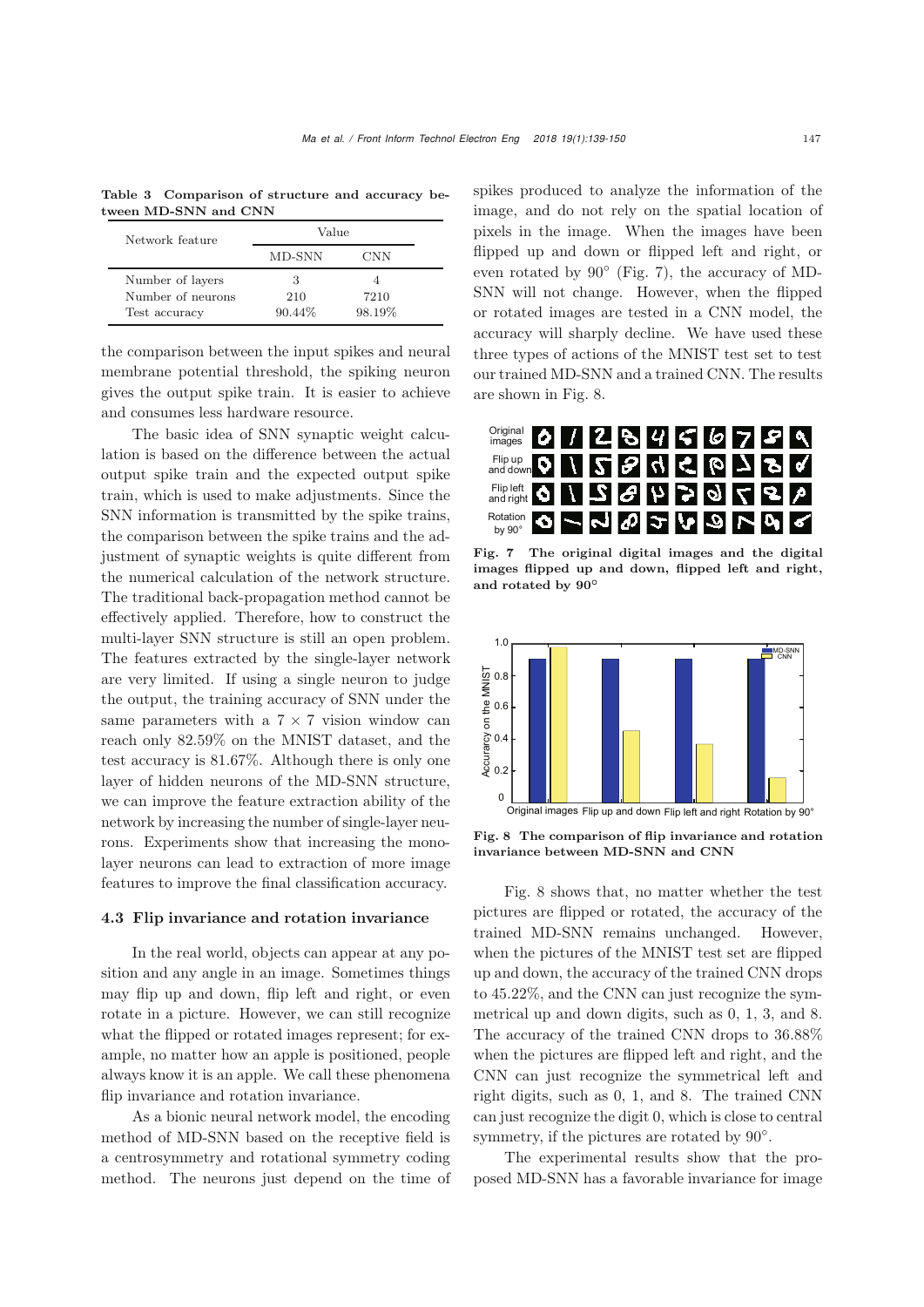flip and rotation. These characteristics come from the symmetry of the receptive field and the time invariance of spike trains.

## 4.4 Small sample learning

Most artificial neural networks (ANNs) need a large number of training sets for learning. However, in practice, it is hard to find enough data with labels for training, such as medical images, electroencephalogram (EEG) data, and functional magnetic resonance imaging (fMRI) data. Compared with CNN, even with hundreds of training samples, MD-SNN is able to achieve an acceptable accuracy rate on the test set (Table [4\)](#page-9-0). This makes MD-SNN more suitable on small sample learning for classification than CNN.

<span id="page-9-0"></span>Table 4 The accuracy comparison between MD-SNN and CNN with different sizes of training set

| Training set size | Value   |            |  |
|-------------------|---------|------------|--|
|                   | MD-SNN  | <b>CNN</b> |  |
| 200               | 61.42\% | 9.80%      |  |
| 500               | 73.84%  | 9.82%      |  |
| 1000              | 80.15%  | 10.28%     |  |
| 2000              | 85.22%  | 14.92%     |  |
| 5000              | 88.02%  | 68.02%     |  |
| 10 000            | 89.05%  | 77.87%     |  |
| 60 000            | 90.44%  | 98.19%     |  |

# 5 Discussion

The spiking neural network, which consists of the spiking neuron model, is considered as a more biologically authentic neural network. The spike train is used to represent and process information. It integrates many kinds of information such as time, space, frequency, and phase. Compared with the traditional ANN based on pulse frequency coding information, SNN has more computational potential and can simulate all kinds of neural signals and arbitrarily continuous functions. It is very suitable for biological neural network signal processing [\(Tang et al.](#page-11-13), [2012\)](#page-11-13). SNN is an effective tool for time and space information processing [\(Dora et al.](#page-10-23), [2015a](#page-10-23)[,b;](#page-10-24) [Xie et al.](#page-11-14), [2017](#page-11-14)).

However, so far, the study on SNN in the field of cognitive and pattern recognition has been very limited. Further research should be focused on effectively encoding the external stimulus signal as a

spike train and building a multi-layer network structure. When encoding the external input stimulus signal into a spike train, the input information needs to be integrated and combined with the temporal information. The temporal information is the most significant characteristic of the spike train, and it has advantages over numerical operation. However, to the best of our knowledge, so far there has been no effective pulse encoding method.

In multi-layer SNN construction, many problems need to be resolved. The first problem is how to calculate the error. The error in numerical calculation can be obtained by subtracting the actual output from the expected output. However, the actual output may be identical to or different from the expected output. Even if some researchers have tried to calculate the difference between the spike trains by defining the [distance](#page-11-15) [between](#page-11-15) [spike](#page-11-15) [trains](#page-11-15) [\(](#page-11-15)Victor and Purpura, [1996\)](#page-11-15), it is still difficult to apply the new distance definition to error transmission between multi-layer networks.

The second problem is how to realize the gradient descent when there are only two methods to remove the error of the output spike train. It is different from the digital values for which we can use the gradient to correct the parameters of the model. The parameters of SNNs are currently modified according to the expected output to adjust the synaptic weights to change the actual pulse output, making the actual output closer to the desired output. The error between the layers cannot be transferred, because the expected output appears only in the final output, and the desired output of hidden layers cannot be calculated. The spike train of the final output can determine only right or wrong; however, such information cannot be effectively transmitted in multilayer networks. Some researchers have successfully constructed the structure of multi-layer networks on SNNs through adjustment of the network structure [\(Zenke and Ganguli](#page-11-16), [2017](#page-11-16)). However, the application of these kinds of network structures is very limited and the computational complexity is very high. Because the features that can be extracted from the single-layer network are always finite and simple, it is hard to effectively process complex features from the single-layer network. In summary, how to establish a multi-layer SNN structural is still not effectively addressed. This is a key factor limiting the accuracy of SNNs.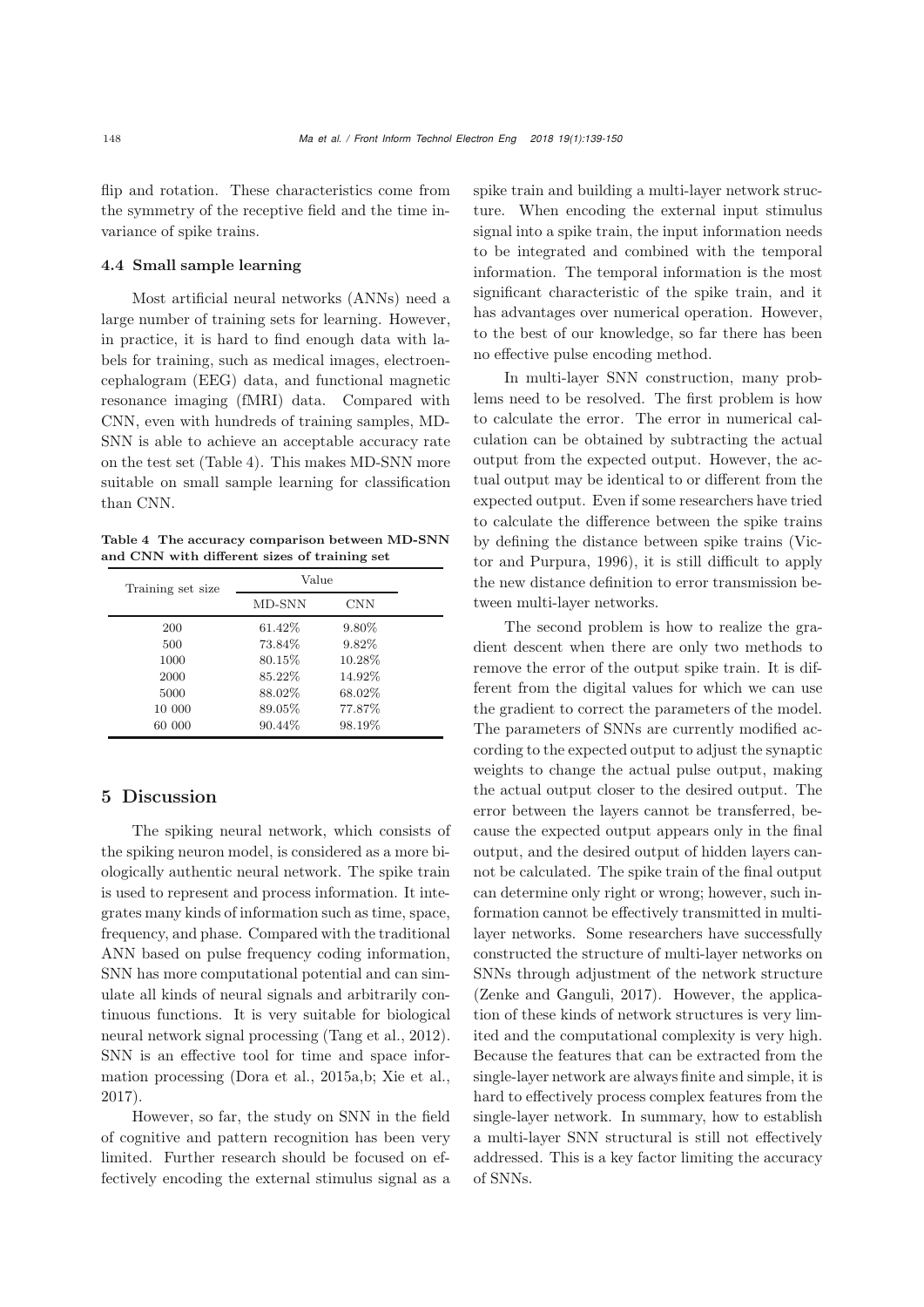# 6 Conclusions

In this study, we established a new structure of SNN, named MD-SNN, which includes three stages: encoding, learning, and readout. In the encoding stage, the characteristic of the biological vision system and the respective field of the DoG model are used to encode the images. The main difference between MD-SNN and other SNN structures lies in the learning stage. Here we use a random selection strategy to generate more spike trains, including more features of images, and use multiple groups of spiking neurons to learn these features. Comparing MD-SNN with CNN, we find that MD-SNN uses less resource to classify images. It shows better flip invariance and rotation invariance, and it is more suitable for small sample learning.

SNN has great potential for research and development. In the future, we will adopt various operators to enrich our model and extend MD-SNN to establish a multi-layer spiking neural network.

#### References

- <span id="page-10-18"></span>Al-Amri SS, Kalyankar NV, Khamitkar SD, 2010. Image segmentation by using edge detection. *Int J Comput Sci Eng*, 2(3):804-807.
- <span id="page-10-5"></span>Berry MJII, Meister M, 1998. Refractoriness and neural precision. Proc Conf on Advances in Neural Information Processing Systems 10, p.110-116.
- <span id="page-10-13"></span>Bi GQ, Poo MM, 2001. Synaptic modification by correlated activity: Hebb's postulate revisited. *Ann Rev Neurosci*, 24(1):139-166.
- https://doi.org/10.1146/annurev.neuro.24.1.139 Brette R, Gerstner W, 2005. Adaptive exponential integrate-
- <span id="page-10-8"></span>and-fire model as an effective description of neuronal activity. *J Neurophysiol*, 94(5):3637-3642. https://doi.org/10.1152/jn.00686.2005
- <span id="page-10-17"></span>Burt P, Adelson E, 1983. The laplacian pyramid as a compact image code. *IEEE Trans Commun*, 31(4):532-540. https://doi.org/10.1109/TCOM.1983.1095851
- <span id="page-10-19"></span>Canny J, 1986. A computational approach to edge detection. *IEEE Trans Patt Anal Mach Intell*, 8(6):679-698. https://doi.org/10.1109/TPAMI.1986.4767851
- <span id="page-10-4"></span>Coates A, Ng A, Lee H, 2011. An analysis of single-layer networks in unsupervised feature learning. Proc 14th Int Conf on Artificial Intelligence and Statistics, p.215- 223.
- <span id="page-10-20"></span>Dasgupta S, Stevens CF, Navlakha S, 2017. A neural algorithm for a fundamental computing problem. *Science*, 358(6364):793-796. https://doi.org/10.1126/science.aam9868
- <span id="page-10-23"></span>Dora S, Suresh S, Sundararajan N, 2015a. A sequential learning algorithm for a spiking neural classifier. *Appl Soft Comput*, 36:255-268.

https://doi.org/10.1016/j.asoc.2015.06.062

<span id="page-10-24"></span>Dora S, Sundaram S, Sundararajan N, 2015b. A two stage learning algorithm for a growing-pruning spiking neural

network for pattern classification problems. Int Joint Conf on Neural Networks, p.1-7.

https://doi.org/10.1109/ijcnn.2015.7280592

- <span id="page-10-21"></span>Dora S, Subramanian K, Suresh S, et al., 2016. Development of a self-regulating evolving spiking neural network for classification problem. *Neurocomputing*, 171:1216-1229. https://doi.org/10.1016/j.neucom.2015.07.086
- <span id="page-10-22"></span>Dora S, Suresh S, Sundararajan N, 2017. Online meta-neuron based learning algorithm for a spiking neural classifier. *Inform Sci*, 414:19-32. https://doi.org/10.1016/j.ins.2017.05.050
- <span id="page-10-16"></span>Fukushima K, 1980. Neocognitron: a self-organizing neural network model for a mechanism of pattern recognition unaffected by shift in position. *Biol Cybern*, 36(4):193- 202. https://doi.org/10.1007/bf00344251
- <span id="page-10-14"></span>Gerstner W, Kistler W, 2002. Spiking Neuron Models: Single Neurons, Populations, Plasticity. Cambridge University Press, Cambridge, UK. https://doi.org/10.1017/CBO9780511815706
- <span id="page-10-6"></span>Ghosh Dastidar S, Adeli H, 2007. Improved spiking neural networks for eeg classification and epilepsy and seizure detection. *Integr Comput Aided Eng*, 14(3):187-212.
- <span id="page-10-3"></span>Gilbert CD, Wiesel TN, 1992. Receptive field dynamics in adult primary visual cortex. *Nature*, 356(6365):150-152. https://doi.org/10.1038/356150a0
- <span id="page-10-12"></span>Gütig R, Sompolinsky H, 2006. The tempotron: a neuron that learns spike timing-based decisions. *Nat Neurosci*, 9(3):420-428. https://doi.org/10.1038/nn1643
- <span id="page-10-0"></span>Hannun AY, Case C, Casper J, et al., 2014. Deep speech: Scaling up end-to-end speech recognition. https://arxiv.org/abs/1412.5567
- <span id="page-10-2"></span>He KM, Zhang XY, Ren SQ, et al., 2016. Deep residual learning for image recognition. Proc IEEE Conf on Computer Vision and Pattern Recognition, p.770-778. https://doi.org/10.1109/CVPR.2016.90
- <span id="page-10-7"></span>Hodgkin AL, Huxley AF, 1952. A quantitative description of membrane current and its application to conduction and excitation in nerve. *J Physiol*, 117(4):500-544. https://doi.org/10.1113/jphysiol.1952.sp004764
- <span id="page-10-15"></span>Hubel DH, Wiesel TN, 1962. Receptive fields, binocular interaction and functional architecture in the cat's visual cortex. *J Physiol*, 160(1):106-154. https://doi.org/10.1113/jphysiol.1962.sp006837
- Hussain S, Liu SC, Basu A, 2014. Improved margin multiclass classification using dendritic neurons with morphological learning. IEEE Int Symp on Circuits and Systems, p.2640-2643.

https://doi.org/10.1109/iscas.2014.6865715

<span id="page-10-9"></span>Izhikevich EM, 2001. Resonate-and-fire neurons. *Neur Networks*, 14(6-7):883-894.

https://doi.org/10.1016/s0893-6080(01)00078-8

- <span id="page-10-10"></span>Izhikevich EM, 2003. Simple model of spiking neurons. *IEEE Trans Neur Networks*, 14(6):1569-1572. https://doi.org/10.1109/tnn.2003.820440
- <span id="page-10-11"></span>Izhikevich EM, 2004. Which model to use for cortical spiking neurons? *IEEE Trans Neur Networks*, 15(5):1063-1070. https://doi.org/10.1109/tnn.2004.832719
- <span id="page-10-1"></span>LeCun Y, Bengio Y, Hinton G, 2015. Deep learning. *Nature*, 521(7553):436-444. https://doi.org/10.1038/nature14539